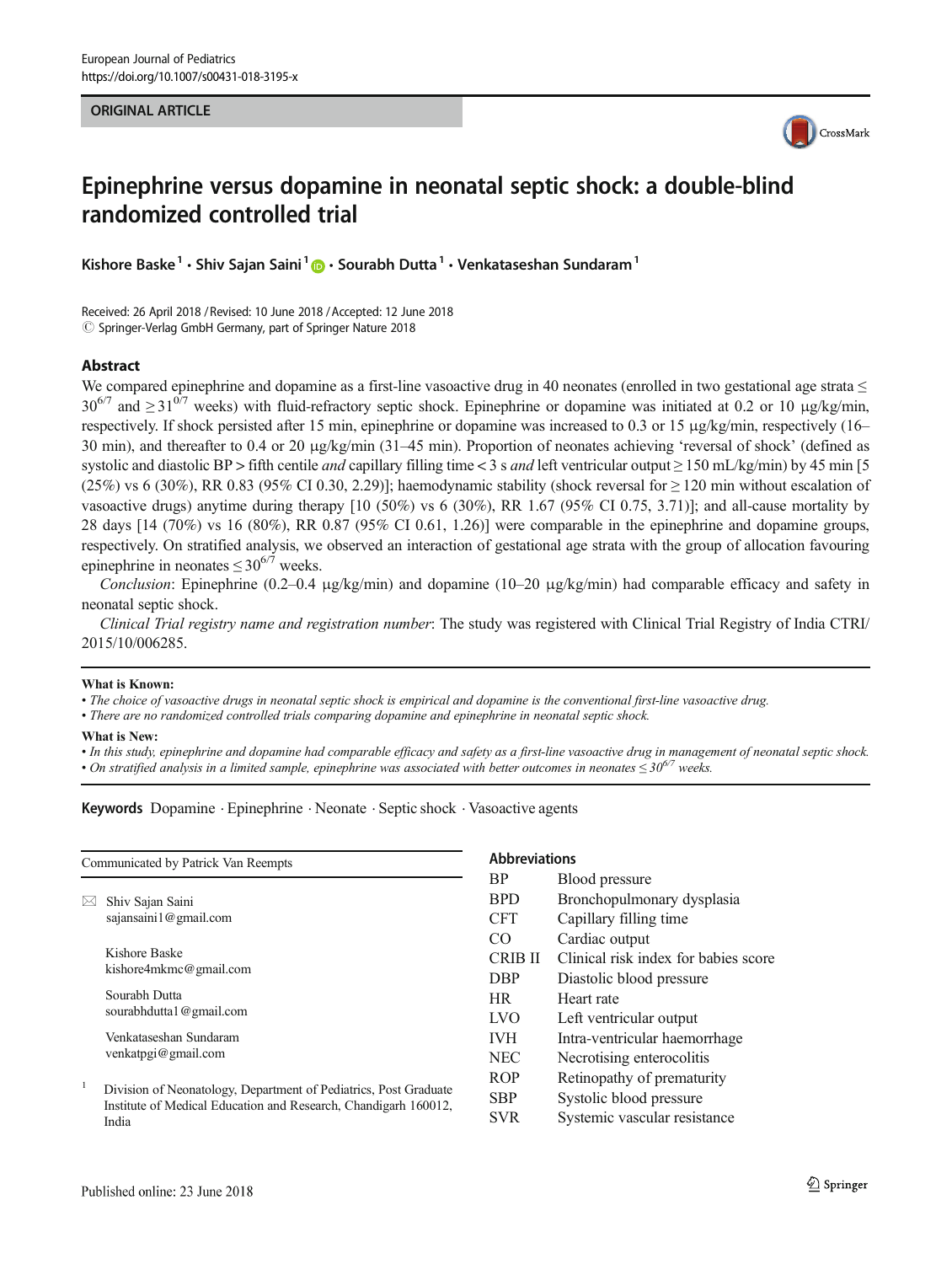## Introduction

Inotropes and vasopressors are mainstay of therapy in fluidrefractory septic shock. However, the choice of vasoactive agents in neonatal septic shock is empirical and is extrapolated from adult and paediatric data [\[3](#page-7-0), [24\]](#page-7-0). Vasopressors are the first-line vasoactive drugs used in the management of neonatal septic shock, as decreased systemic vascular resistance plays a major pathophysiological role [[4,](#page-7-0) [21](#page-7-0)]. Both dopamine and epinephrine provide vasopressor as well as inotropic actions [[19](#page-7-0)]. Conventionally, dopamine is the first-line vasoactive drug in neonatal septic shock [\[3](#page-7-0), [24](#page-7-0)]. It acts mainly through the release of norepinephrine from presynaptic vesicles [\[16,](#page-7-0) [22\]](#page-7-0). In sick neonates, norepinephrine stores may get depleted within few hours of onset of sickness [[22](#page-7-0)]. Furthermore, the conversion of dopamine to norepinephrine is decreased in hypotensive, extremely premature neonates [\[7](#page-7-0)]. Hence, dopamine may be ineffective in some neonates. Additionally, dopamine may lead to adverse endocrinal effects [[22\]](#page-7-0), and abnormal cerebral autoregulation in preterm infants [\[5](#page-7-0)]. In contrast, epinephrine acts directly on adrenergic receptors [[19\]](#page-7-0). In animal models, it was found to decrease myocardial oxygen extraction ratio and increased the coronary sinus oxygen content [\[1](#page-7-0)].

There are limited studies on therapeutic use of epinephrine in neonatal shock  $[18]$  $[18]$  $[18]$ . Only two studies have compared dopamine and epinephrine in neonates. Valverde and colleagues found that in preterm neonates developing hypotension in first 24 h of life, epinephrine increased mean arterial pressure as effectively as dopamine [[23](#page-7-0)]. In another unpublished trial by Phillipos and colleagues, epinephrine resulted in improved cardiac contractility compared to dopamine in sick neonates [\[20\]](#page-7-0). However, epinephrine and dopamine have not been compared in neonatal septic shock. We hypothesized that epinephrine, by virtue of direct actions on adrenergic receptors and other physiological advantages listed above, would result in better outcomes as compared to dopamine among neonates with fluidrefractory septic shock. We planned this study to investigate whether among neonates with fluid-refractory septic shock, an intravenous infusion of epinephrine (0.2 to 0.4 μg/kg/ min) will result in 30% greater incidence of shock reversal within first 45 min of treatment as compared to an intravenous infusion of dopamine (10 to 20 μg/kg/min).

## Materials and methods

We conducted this randomized, double-blind controlled trial from March 2014 to June 2015 in a Level III neonatal intensive care unit of a tertiary care Institute. The Institute Ethics Committee approved the study protocol.

Participants We enrolled neonates with fluid-refractory septic shock. We defined shock as presence of either or both of criteria A or B:

- A) Systolic (SBP) or Diastolic blood pressure (DBP) < fifth centile [\[26](#page-7-0)]
- B) Presence of two or more of following: urine output < 0.5 mL/kg/h over preceding 12 h, capillary filling time  $(CFT) \geq 4$  s, core to peripheral temperature difference > 3 ° C (in full-term neonates), standard base excess worse than  $-5.0$  meq/L and serum lactate > 5 mMol/L [[9,](#page-7-0) [24\]](#page-7-0). CFT was measured on sternum or forehead by applying pressure with soft pad of index finger for 5 s to blanch the area and then releasing finger to note the return of circulation with the help of wall clock.

We defined fluid-refractory shock as persistence of shock despite two normal saline boluses of 10 mL/kg, each given over 15–20 min [\[9,](#page-7-0) [24](#page-7-0)]. Sepsis was defined as either culture proven sepsis or septic screen positive sepsis. We defined culture proven sepsis if either blood or cerebrospinal fluid culture of a symptomatic neonate grew a microorganism within 48 h of incubation. We defined positive sepsis screen if any two out of the five components of conventional septic screen were positive: C-reactive protein  $(CRP) > 10$  mg/L or age appropriate cut-offs of procalcitonin, microerythrocyte sedimentation rate > 10 mm after first hour, total leukocyte and absolute neutrophil counts outside the reference range, or im-mature to total neutrophil ratio more than 0.2. [\[2](#page-7-0), [8\]](#page-7-0) We excluded neonates if they had potentially lethal congenital malformations, obvious blood loss, clinical features of dehydration, clinically suspected or echocardiographically proven congenital heart disease, hypotension due to transitional circulation in very low birth weight neonates in first 12 h of life, moderate to severe hypoxic ischaemic encephalopathy [[15\]](#page-7-0), vasopressor drugs started prior to enrolment, or if the investigator (S.S.S.) was unavailable to perform echocardiography. We enrolled eligible subjects after obtaining written and informed consent from one of the parents.

## Assessment at baseline

At baseline, we assessed vital sign parameters, arterial blood gas, score for neonatal acute physiology (SNAP-II score) score and left ventricular output (LVO). We monitored BP by intraarterial catheters or by a non-invasive oscillometric method (if an indwelling intra-arterial catheter was not available) by IntelliVue MP80, Philips, The Netherlands. We used cuff sizes of 1 to 3 (cuff 1 for arm circumference 3.1–5.7 cm, cuff 2 for arm circumference 4.3–8.0 cm and cuff 3 for 5.8–10.9 cm) so as to cover at least 80% of arm circumference. Single investigator (S.S.S.) measured LVO using MicroMaxx® system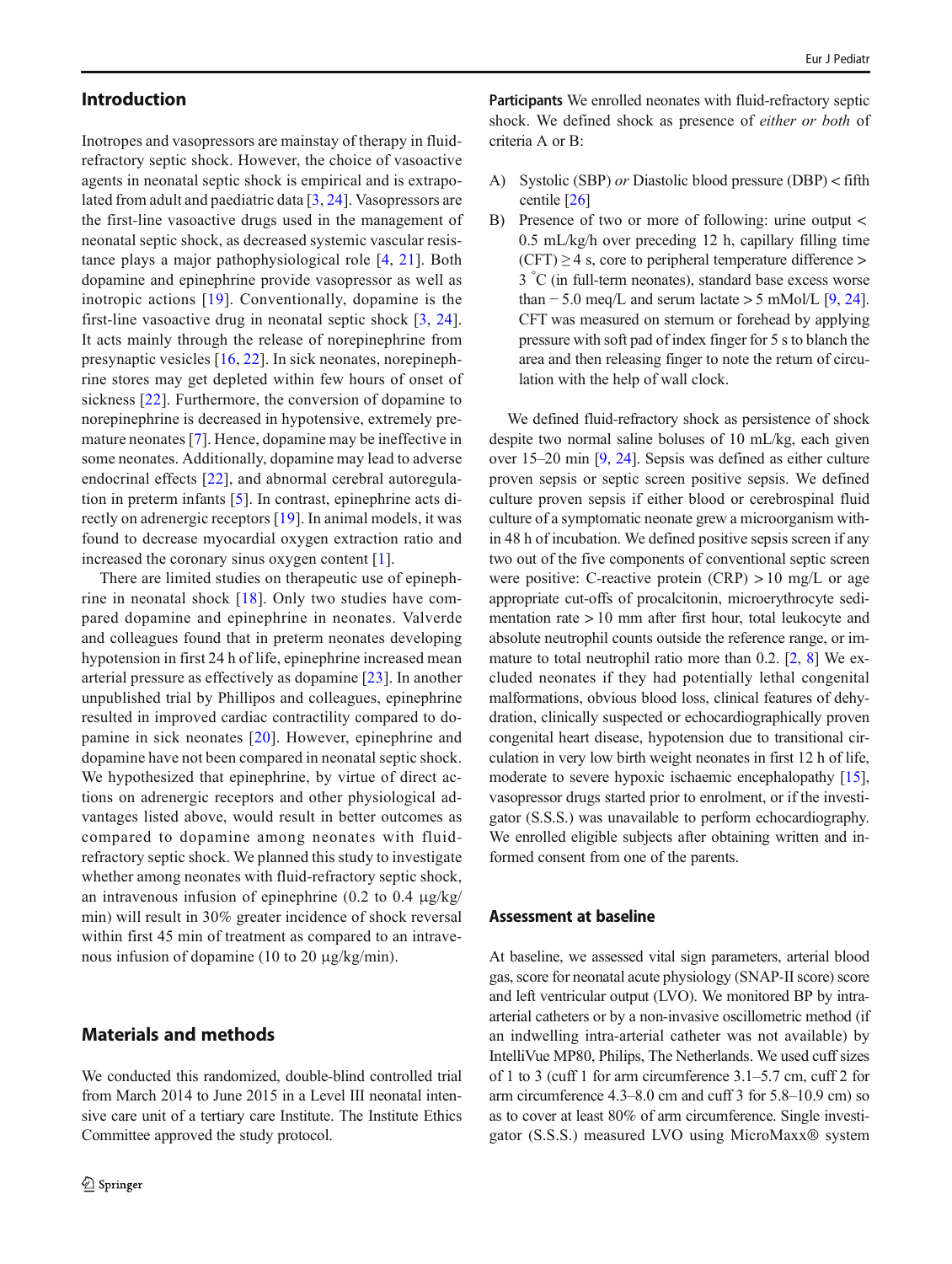(SonoSite, Inc. Bothwell, WA, USA) with 8–4 MHz highfrequency phased array transducer probe using published methods [[6](#page-7-0), [21\]](#page-7-0). We derived systemic vascular resistance (SVR) index using formula: mean BP/CO [[17\]](#page-7-0).

Randomization The random sequence was computer generated. One of the investigators (S.D.) generated a stratified, blocked random sequence from a website [\(www.randomizer.](http://www.randomizer.org) [org\)](http://www.randomizer.org). S.D. did not participate in the patient recruitment. We recruited participants in two gestational age strata:  $\leq 30^{6/7}$  and  $\geq$  31<sup>0/7</sup> weeks. Each stratum had permuted, randomly varying block sizes of 4 or 6 (1:1 allocation ratio). We used serially numbered opaque sealed envelopes, bearing slips of paper with the allocated treatment, to ensure concealment of allocation.

Allocation of intervention We randomly allocated subjects to two groups: epinephrine group and dopamine group.

- A. Epinephrine group: The bedside nurse diluted 0.12 mg/ kg epinephrine in 10 mL normal saline and initiated infusion  $\omega$  1 mL/h (0.2 μg/kg/min).
- B. Dopamine group: The nurse diluted 6 mg/kg of dopamine in 10 mL normal saline and initiated infusion at 1 mL/h (10 μg/kg/min).

Blinding All study investigators and health care personnel (except the bed side nurse and S.D.) were blinded. After a patient got enrolled, the bedside nurse opened the sealed envelope. According to the allocated intervention, she initiated the study drug at an infusion rate of 1 mL/h (either 10 μg/kg/min dopamine or 0.2 μg/kg/min epinephrine). The intervention drugs were given preferably through the central line. Peripheral line was used if the central line was either not available or could not be placed due to technical challenges. Epinephrine and dopamine solutions, once loaded in syringe, looked identical.

### Monitoring and follow-up

After initiation of infusion of the study drug, we assessed the subjects at 15, 30 and 45 min for BP, CFT and LVO. If shock did not reverse at the 15-min assessment point, we increased the infusion rate to 1.5 mL/h (epinephrine 0.3 μg/kg/min or dopamine 15 μg/kg/min). If shock persisted at the 30-min assessment point, we increased the infusion rate to 2 mL/h (epinephrine 0.4 μg/kg/min or dopamine 20 μg/kg/min). If hypotension persisted beyond 45 min, then neonates were crossed over to the other drug (dopamine or epinephrine) in a blinded manner as described above. If hypotension persisted even after 90 min of vasoactive drug therapy, then further management was according to published guidelines [[3,](#page-7-0) [24\]](#page-7-0). The decision to taper vasoactive drugs was taken by the

treating neonatologist, if perfusion parameters remained stable on a static vasoactive drug infusion rate for  $\geq$  24 h. The drugs were tapered every 6 h, in steps of 5 μg/kg/min of dopamine and 0.1 μg/kg/min of epinephrine.

Outcome variables Our primary outcome variable was 'reversal of shock' during first 45 min of vasoactive drug infusion. We defined reversal of shock if a neonate satisfied all three criteria: SBP as well as DBP > fifth centile, CFT < 3 s and LVO  $\geq$  150 mL/kg/min. Our secondary outcome variables were (1) 'haemodynamic stability' defined as reversal of shock (as defined above) and no further escalation of vasoactive drugs for a period of  $\geq 120$  min thereafter; (2) requirement of additional vasoactive drugs; (3) physiological variables (HR, SBP, DBP and MAP) and acid-base status (blood pH, bicarbonate, base excess and serum lactate) at 45 min of study drug; (4) lactate clearance, as a marker of microcirculation, from baseline until 45 min, and 24 h. Lactate clearance (%) was calculated as (final serum lactate − initial serum lactate)/ initial serum lactate  $\times$  100]; (5) all-cause mortality by 28 days of life; (6) incidence of medium term complications, i.e., Intraventricular haemorrhage (IVH) by 28 days of life, bronchopulmonary dysplasia (BPD) [\[12\]](#page-7-0), necrotising enterocolitis (NEC) stage II/III until hospital discharge and retinopathy of prematurity (ROP) any stage until hospital discharge.

Sample size According to our unit data in 2013, approximately 90% neonates, who had received dopamine for treatment of septic shock, failed to achieve reversal of shock by 45 min and required a second vasoactive drug. To detect an absolute difference of 30% in the primary outcome between the dopamine group and epinephrine group, with an  $\alpha$ -error of 0.05 and power of 80%, we had planned to recruit 64 subjects. However, due to quality improvement initiatives during the study period, less number of neonates developed sepsis. Hence, we were able to recruit 40 neonates in the given time frame.

Statistical tests We described baseline variables by standard descriptive statistics. We compared the proportion of neonates with the primary outcome, and all binary secondary outcomes by the chi-square test with Yates correction or Fisher's exact test, wherever applicable. We compared the time to event for haemodynamic stability and mortality by Kaplan–Meier survival curves and the log-rank test. We compared the change in physiological variables, and acid-base parameters over the first 45 min by RM-ANOVA or mixed linear model, wherever applicable. We studied the interaction of gestational age strata and intervention groups with the primary outcome using Cochran's and Mantel-Hansel's statistics and Brelow-Day's test of interaction. We performed analysis by intention to treat principle. We performed the data analysis with SPSS version 20.0 (IBM, New York).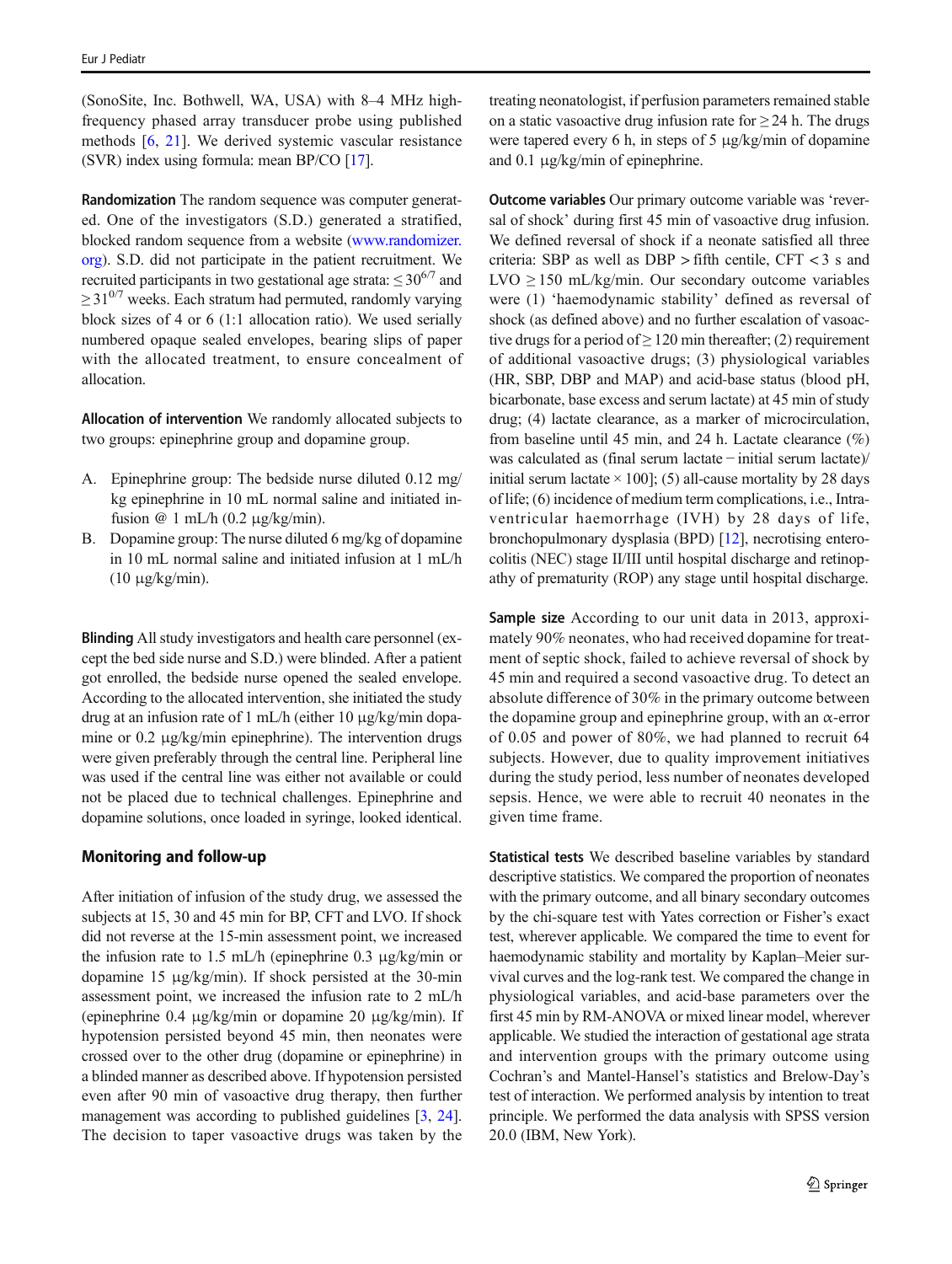## **Results**

One hundred and seventy-six neonates developed clinical shock during the study period. We were able to enrol 40 neonates [18 (45%) in  $\leq 30^{6/7}$  weeks stratum]. There were 20 subjects in each group (Fig. 1). The demographic, baseline clinical and laboratory parameters were comparable in two groups (Table [1\)](#page-4-0). Out of 40 neonates, 35 had late onset neonatal sepsis [18 (90%) in epinephrine group and 17 (86%) in dopamine group]. Sixteen (40%) neonates had culture proven sepsis [7 (35%) in epinephrine group and 9 (45%) in dopamine group]. The neonates had predominantly gram-negative sepsis (Klebsiella pneumoniae  $(n = 4)$ , Acinetobacter *boumanii* ( $n = 4$ ), E. coli ( $n = 4$ ), one each of Serratia, Enterobacter faecium, non-lactose fermenter gramnegative bacilli and methicillin-resistant Staphylococcus aureus). Fifteen neonates were blood culture positive and four neonates were CSF culture positive. Three neonates were positive for both blood as well as CSF cultures. Remaining 24 (60%) neonates had positive septic screen.

The proportion of neonates, who achieved reversal of shock in first 45 min [25 vs 30%; RR 0.83 (95% CI 0.30, 2.29)], haemodynamic stability during vasoactive drug infusion [50 vs 30%; RR 1.67 (95% CI 0.75, 3.71)], and mortality within first 28 days of life [70 vs 80%; RR 0.87

 $(95\% \text{ CI } 0.61, 1.26)$ ] were comparable in the epinephrine and dopamine groups, respectively (Table [2](#page-4-0)). Using Kaplan–Meier curves, the probability of achieving haemodynamic stability during vasoactive drugs infusion and the probability of remaining alive over hospital stay were also comparable between the two groups (Log rank test,  $p = 0.1$ ) and  $p = 0.5$ , respectively). Epinephrine and dopamine groups had comparable lactate clearance at 45 min and 24 h (Table [2\)](#page-4-0). Neonates in epinephrine and dopamine groups had similar duration of vasoactive drugs and were comparable for requirement of additional vasoactive drugs, incidence of IVH, BPD, definite NEC and ROP (Table [2](#page-4-0)). The vital signs (HR, SBP, DBP and MAP), and acid–base parameters (pH, serum Bicarbonate, base excess and serum lactate) of study neonates changed similarly from baseline until 45 min of therapy in both the groups (Table [3\)](#page-5-0). LVO also changed similarly between the two groups from baseline to 45 min (Table [3\)](#page-5-0).

## Stratified analysis

In both gestational age strata ( $\leq 30^{6/7}$  and  $\geq 31^{0/7}$  weeks). the epinephrine and dopamine groups were comparable for baseline characteristics (Table [4\)](#page-5-0). We observed a significant interaction of gestational age strata with the group of



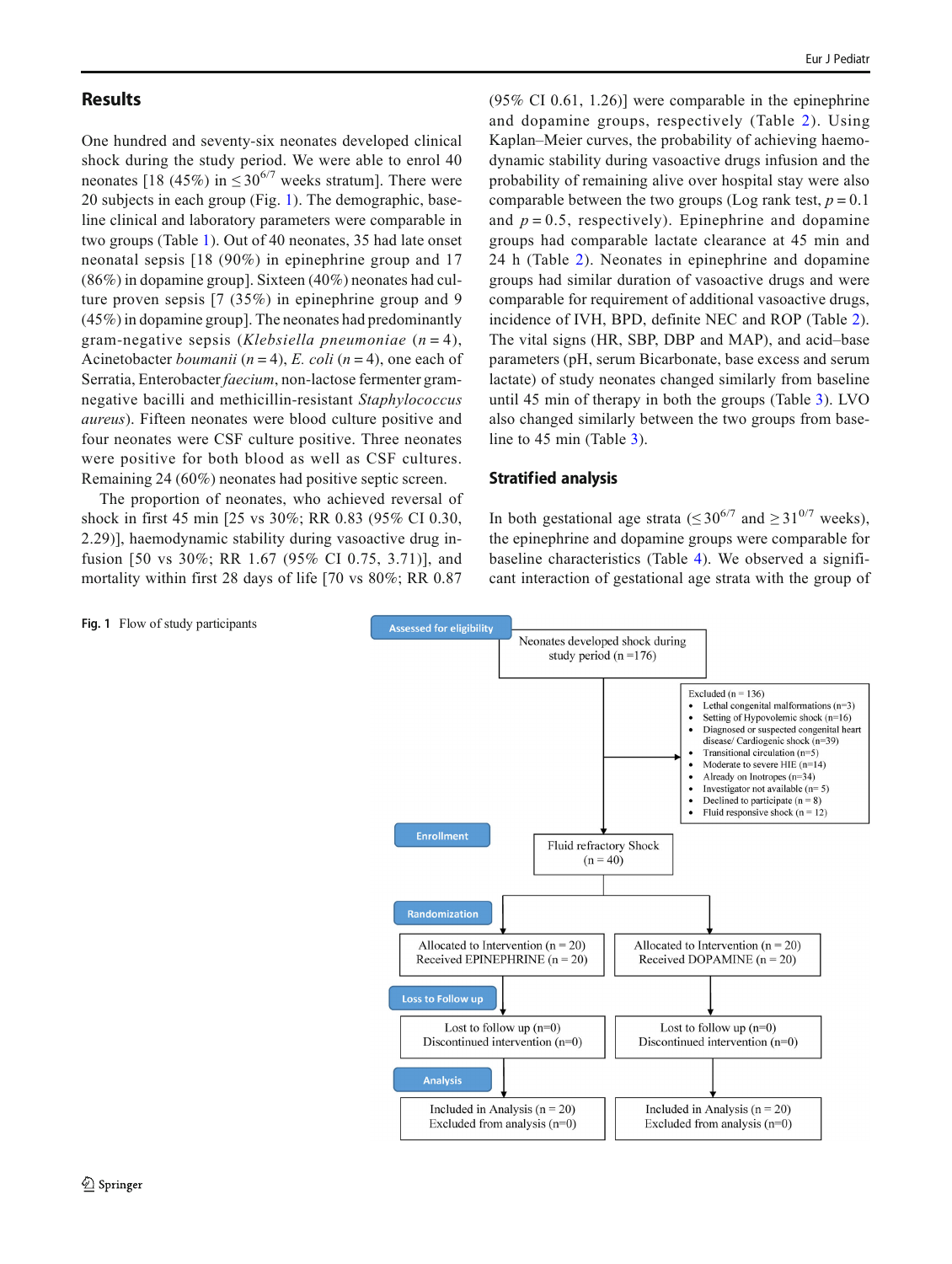<span id="page-4-0"></span>Table 1 Demographic and baseline characteristics

| Characteristics                                     |           | Epinephrine gp $(n = 20)$        | Dopamine gp $(n = 20)$ |  |
|-----------------------------------------------------|-----------|----------------------------------|------------------------|--|
| Gestation (week)                                    |           | $30.3 \pm 3.5$                   | $30.7 \pm 2.9$         |  |
| Birth weight $(g)$                                  |           | 1100 (926, 1400)                 | 1181 (892, 1540)       |  |
| Male gender $(\% )$                                 |           | 14(70)                           | 13(65)                 |  |
| Small for date $(\%)$                               |           | 7(35)                            | 9(45)                  |  |
| Postnatal age (days)                                |           | 7.0(4.3, 9.0)                    | 5.0(4.0, 9.5)          |  |
| APGAR scores at 5 min                               |           | 9(8, 9)                          | 9(7, 9)                |  |
| Antenatal steroids (%)                              |           | 14(70)                           | 11(55)                 |  |
| Clinical chorioamnionitis (%)                       |           | $\mathbf{0}$                     | $\overline{2}$         |  |
| Intrapartum antibiotics $(\%)$                      |           | 10(50)                           | 12(60)                 |  |
| Caesarean section $(\%)$                            |           | 7(35)                            | 7(35)                  |  |
| Heart rate of neonates (beats/min)                  |           | $159 \pm 23$                     | $153 \pm 26$           |  |
| Blood pressure (mmHg)                               | Systolic  | $43 \pm 20$                      | $43 \pm 13$            |  |
|                                                     | Diastolic | $26 \pm 13$                      | $26 \pm 10$            |  |
|                                                     | Mean      | $32 \pm 15$                      | $32 \pm 12$            |  |
| Capillary filling time $\geq 3$ s (%)               |           | 10(50)                           | 8(40)                  |  |
| Urine output < $0.5$ mL/kg/h (%)                    |           | 5(25)                            | 9(45)                  |  |
| Left ventricular output (mL/kg/min)                 |           | $299 \pm 143$                    | $246 \pm 116$          |  |
| Systemic vascular resistance index (mmHg/ml/kg/min) |           | $0.14 \pm 0.08$                  | $0.14 \pm 0.08$        |  |
| SNAP-II score                                       |           | 41 (33, 55)                      | 40(36, 55)             |  |
| Patent ductus arteriosus (%)                        |           | 11(55)                           | 9(45)                  |  |
| Required mandatory ventilation $(\%)$               |           | 17(85)                           | 20(100)                |  |
| pH                                                  |           | $7.05 \pm 0.19$                  | $7.05 \pm 0.15$        |  |
| Serum bicarbonate (mcg/ml)                          |           | $13.5 \pm 5.6$                   | $12.2 \pm 5.5$         |  |
| Base excess                                         |           | $13.8 \pm 5.4$                   | $15.0 \pm 8.0$         |  |
| Serum lactate (mmol/L)                              |           | 8.6(5.0, 11.0)<br>8.1(4.8, 11.0) |                        |  |
|                                                     |           |                                  |                        |  |

Data presented as mean  $\pm$  SD, median (IQR) or proportions

SNAP Score of Neonatal Acute Physiology

allocation for reversal of shock (Breslow–Day test  $p =$ 0.05), as well as for haemodynamic stability (Breslow– Day test  $p = 0.02$ ). We also observed a trend of interaction of gestational age strata with the group of allocation for allcause mortality (Breslow–Day test,  $p = 0.07$ ). In simple words, there was a difference in response of epinephrine and dopamine in the two gestational age strata (epinephrine performed better in  $\leq 30^{6/7}$  weeks neonates).

## Table 2 Outcomes

| Characteristics $(\% )$                                          | Epinephrine<br>$gp (n = 20)$ | Dopamine<br>$gp (n = 20)$ | $p$ value |
|------------------------------------------------------------------|------------------------------|---------------------------|-----------|
| Reversal of shock by 45 min $(\%)$                               | 5(25)                        | 6(30)                     | 0.6       |
| Haemodynamic stability during vasoactive<br>drug therapy $(\% )$ | 10(50)                       | 6(30)                     | 0.3       |
| Duration of vasoactive drugs (min) <sup>a</sup>                  | 998 (709, 1675)              | 972 (724, 1441)           | 1.0       |
| Neonates requiring additional vasoactive drugs (%)               | $18(90\%)$                   | 17(85%)                   | 0.3       |
| Lactate clearance at 45 min $(\%)$                               | $20(-6, 48)$                 | $15(-1, 45)$              | 0.4       |
| Lactate clearance at 24 h $(\%)$                                 | $-3(-20, 80)$                | $0(-22, 23)$              | 0.3       |
| Intra ventricular haemorrhage (any grade, $\%$ )                 | 8(32)                        | 4(16)                     | 0.2       |
| Necrotizing Enterocolitis (stage II/ III, %)                     | 4(20)                        | 4(20)                     | 1.0       |
| Retinopathy of prematurity (all stages, $\%$ )                   | 5(25)                        | 2(10)                     | 0.4       |
| Bronchopulmonary dysplasia (%)                                   | 1(5)                         | 1(5)                      | 1.0       |
| All-cause mortality by 28 days $(\%)$                            | 14(70)                       | 16(80)                    | 0.7       |

<sup>a</sup> Median (IQR)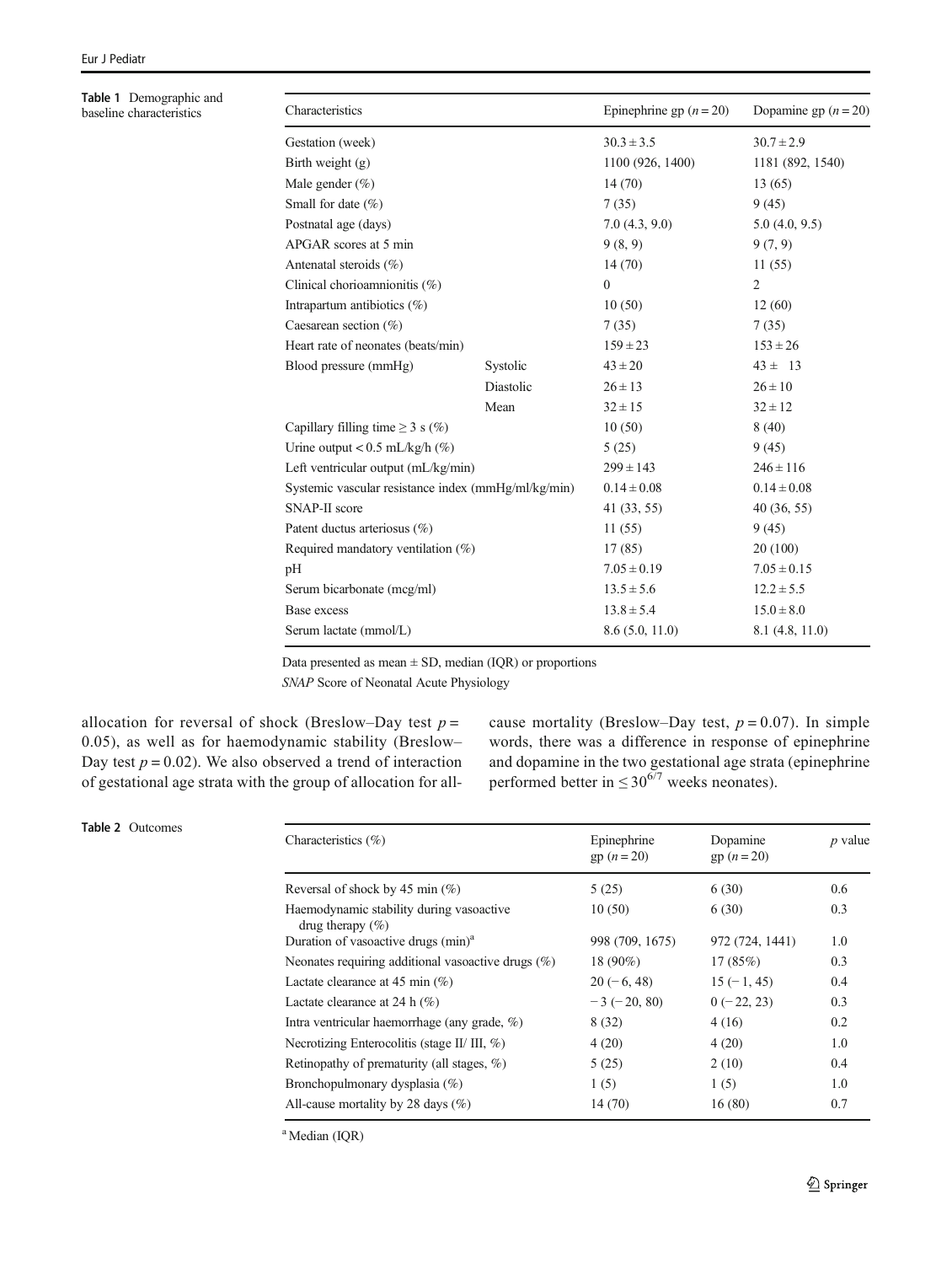| Variable                               | Epinephrine group $(n=20)$ |                          |                  |                  | Dopamine group $(n = 20)$ |                          |                  |                  | $p$ value |
|----------------------------------------|----------------------------|--------------------------|------------------|------------------|---------------------------|--------------------------|------------------|------------------|-----------|
|                                        | <b>Baseline</b>            | $15 \text{ min}$         | $30 \text{ min}$ | $45 \text{ min}$ | <b>Baseline</b>           | $15 \text{ min}$         | $30 \text{ min}$ | $45 \text{ min}$ |           |
| Heart rate (bpm)                       | $159 \pm 23$               | $163 \pm 22$             | $164 \pm 21$     | $162 \pm 25$     | $153 \pm 26$              | $155 \pm 27$             | $155 \pm 29$     | $156 \pm 27$     | 0.4       |
| Systolic BP (mmHg)                     | $43 \pm 13$                | $48 \pm 13$              | $50 \pm 21$      | $47 \pm 19$      | $43 \pm 20$               | $48 \pm 17$              | $49 \pm 19$      | $50 \pm 20$      | 0.8       |
| Diastolic BP (mmHg)                    | 23(20, 30)                 | 30(23, 38)               | 28 (21, 42)      | 27(19, 38)       | 22(17, 37)                | 28(19, 40)               | 29(19, 42)       | 31(19, 40)       | 0.9       |
| Mean $BP$ (mmHg)                       | 28 (23, 44)                | 33 (28, 46)              | 34(27, 50)       | 36(27, 44)       | 28 (23, 44)               | 34(23, 47)               | 36(24, 49)       | 39(26, 46)       | 0.9       |
| Left ventricular output<br>(mL/kg/min) | $299 \pm 143$              | ٠                        |                  | $283 \pm 126$    | $246 \pm 116$             | $\equiv$                 |                  | $275 \pm 71$     | 0.8       |
| pH                                     | $7.05 \pm 0.17$            | $\overline{\phantom{0}}$ |                  | $7.02 \pm 0.20$  | $7.05 \pm 0.15$           | $\equiv$                 |                  | $7.03 \pm 0.19$  | 1.0       |
| Serum Bicarbonate<br>(mEq/L)           | $13.5 \pm 5.6$             | $\overline{\phantom{0}}$ |                  | $11.2 \pm 4.4$   | $12.2 \pm 5.5$            | $\overline{\phantom{0}}$ | -                | $11.3 \pm 4.4$   | 0.7       |
| <b>Base Deficit</b>                    | $13.8 \pm 5.4$             | $\overline{\phantom{0}}$ |                  | $16.5 \pm 6.3$   | $15.0 \pm 8.2$            | $\overline{\phantom{0}}$ |                  | $16.5 \pm 7.7$   | 0.3       |

<span id="page-5-0"></span>Table 3 Physiological variables and acid-base status in first 45 min of therapy

Data presented as mean  $\pm$  SD or median (IQR)

## **Discussion**

In this study comparing epinephrine and dopamine in neonatal septic shock, a similar proportion of neonates achieved reversal of shock in the first 45 min of therapy. Other outcomes including medium-term complications and all-cause mortality were comparable between the two groups. The main strength of our study lies in its design. We evaluated an exhaustive repertoire of haemodynamic variables in our study including clinical, echocardiography and laboratory variables. We chose a combined primary outcome consisting of three variables including a marker of

peripheral circulation (CFT) and cardiac output (LVO) in addition to BP. The combined outcome is likely to be a better measure of haemodynamic status as compared to BP alone.

Our population consisted mainly of inborn preterm neonates. Our neonates had decreased systemic vascular resistance suggestive of vasoregulatory failure, which is hallmark of septic shock [\[4,](#page-7-0) [21](#page-7-0), [24\]](#page-7-0). Majority of our neonates had hypotensive shock. The mean systemic vascular resistance index in our neonates was 0.14 mmHg/ml/kg/min, which was lesser than the corresponding value in normal preterm neonates (0.25– 0.30 mmHg/ml/kg/min) previously published by Ma et al.

Table 4 Stratified analysis: baseline and outcome variables

| Variable                          | Stratum 1 ( $\leq 30^{6/7}$ weeks) |                          | $p$ value | Stratum 2 ( $\geq 31^{0/7}$ weeks) |                           | $p$ value |  |
|-----------------------------------|------------------------------------|--------------------------|-----------|------------------------------------|---------------------------|-----------|--|
|                                   | Epinephrine<br>$gp (n = 9)$        | Dopamine<br>$gp (n = 9)$ |           | Epinephrine<br>$gp (n = 11)$       | Dopamine<br>$gp (n = 11)$ |           |  |
| Gestation (week)                  | $27.36 \pm 1.1$                    | $28.19 \pm 1.3$          | 0.17      | $32.73 \pm 2.7$                    | $32.68 \pm 2.2$           | 0.96      |  |
| Birth wt (grams)                  | $990 \pm 186$                      | $932 \pm 125$            | 0.55      | $1434 \pm 569$                     | $1664 \pm 646$            | 0.19      |  |
| SNAP-II score                     | 54 (37, 60)                        | 39 (37, 58)              | 0.49      | 37(28, 43)                         | 43 (29, 51.75)            | 0.57      |  |
| Heart rate (beats/min)            | 158 (138, 177)                     | 150 (134, 172)           | 0.60      | 168 (140, 178)                     | 163 (150, 176)            | 0.70      |  |
| Systolic BP (mmHg)                | 36(30, 42)                         | 30(27, 52)               | 0.82      | 46 (38, 56)                        | 50 (32,68)                | 1.00      |  |
| Diastolic BP (mmHg)               | 20(19, 27)                         | 19(17, 31)               | 0.61      | 26(21, 34)                         | 29(19, 37)                | 0.43      |  |
| pН                                | 7.03(6.92, 7.15)                   | 6.98(6.89, 7.19)         | 0.82      | 7.11(7.02, 7.21)                   | 7.11 (6.90, 7.21)         | 0.80      |  |
| $HCO3$ (mEq/L)                    | 12(9.9, 14.9)                      | 8.7(7.2, 16.5)           | 0.30      | 14.6(11, 15.1)                     | 13.5(7.30, 20.1)          | 1.00      |  |
| Base excess                       | 16(13, 17)                         | 18(10, 22)               | 0.60      | 12(8, 17)                          | 12(5, 20)                 | 0.75      |  |
| Lactate $(mmol/L)$                | 8.0(6.3, 10.5)                     | 6.5(5.3, 12.8)           | 0.93      | 9(4, 12)                           | 7(5, 11)                  | 0.60      |  |
| Shock reversal in 45 min $(\%)$   | 2(22)                              | $\overline{0}$           | 0.47      | 3(27)                              | 6(55)                     | 0.39      |  |
| Haemodynamic stability (%)        | 5(56)                              | $\mathbf{0}$             | $0.03*$   | 5(46)                              | 6(55)                     | 0.67      |  |
| Mortality in 28 days $(\%)$       | 6(64)                              | 9(100)                   | 0.21      | 8(72)                              | 7(64)                     | 0.65      |  |
| IVH any grade                     | 5(55)                              | 4(37)                    | 1.00      | 3(27)                              | $\mathbf{0}$              | 0.21      |  |
| NEC stage II/ III) $(\% )$        | 2(22)                              | 1(11)                    | 1.00      | 2(18)                              | 3(27)                     | 1.00      |  |
| Retinopathy of prematurity $(\%)$ | 4(44)                              | $\Omega$                 | 0.08      | 1(9.1)                             | 2(18)                     | 1.00      |  |
| Bronchopulmonary dysplasia (%)    | 1                                  | $\mathbf{0}$             | 1.00      | $\theta$                           |                           | 1.00      |  |

Data presented as mean  $\pm$  SD, median (IQR) or proportions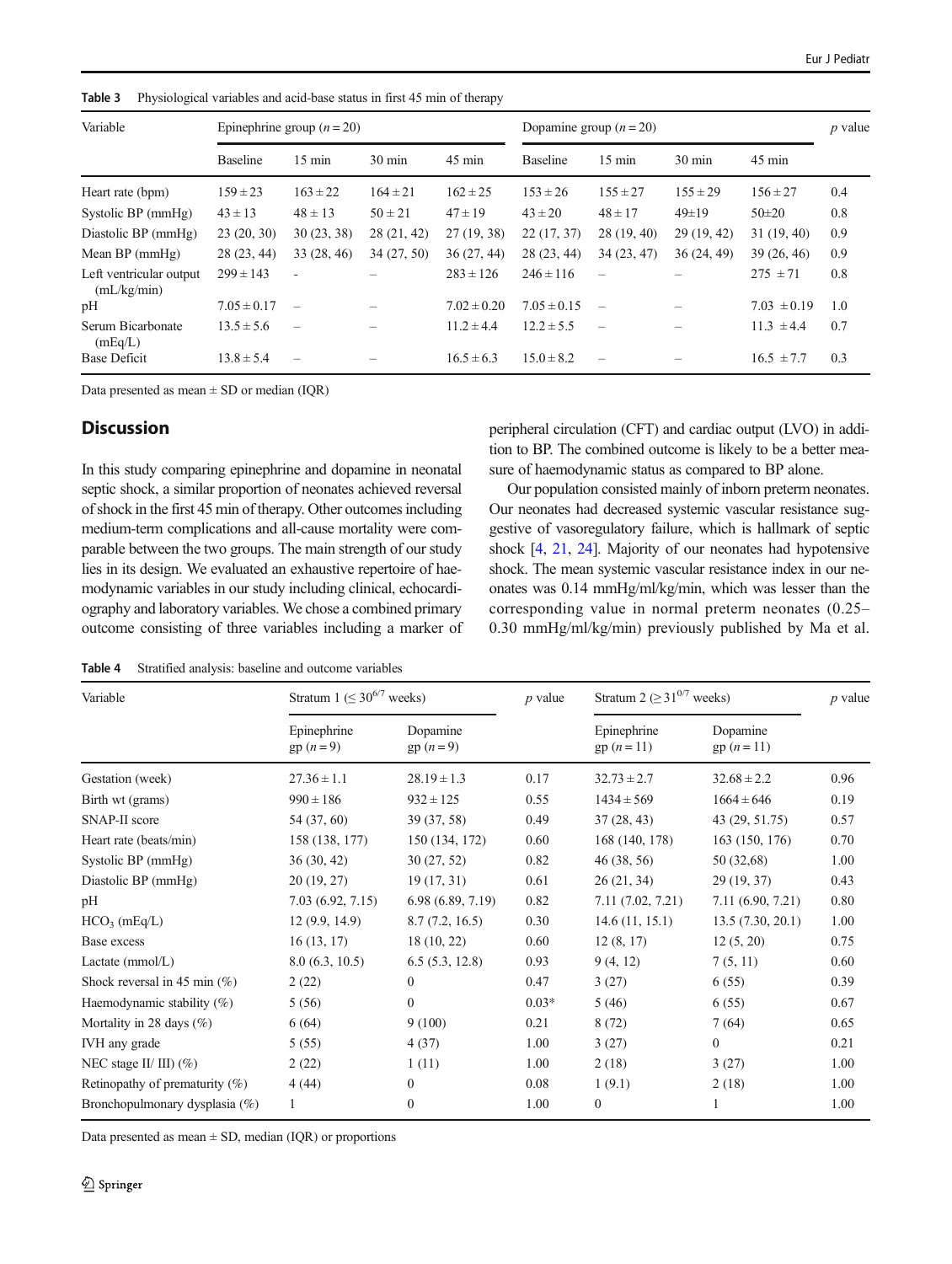[\[17](#page-7-0)]. In previous neonatal studies, BP alone was taken as primary outcome variable [[20](#page-7-0), [23](#page-7-0)]. However, BP poorly represents systemic blood flow and has several other limitations, when alone used as a marker of haemodynamic status [\[3,](#page-7-0) [9,](#page-7-0) [24\]](#page-7-0). To overcome these limitations, we chose a combined outcome of three variables i.e. CFT as a marker of peripheral circulation, LVO as a marker of cardiac output in addition to BP. We included only objective variables in our combined primary outcome to minimize measurement bias. Nevertheless, our primary outcome was at best an intermediate outcome, and we recognize that allcause mortality would have been a preferred outcome measure. However, ours was a proof of concept study with a limited sample size and a limited study time frame. An RCT with allcause mortality as an outcome would have required a much larger sample size. We did not exclude PDA in this study as infection is known to promote PDA patency by increased cyclooxygenase expression and prostaglandin levels [[21](#page-7-0)].

In our study, efficacy and safety were comparable between epinephrine and dopamine. We understand that our study was underpowered for individual outcomes. However, we compared multiple outcomes including hard clinical outcomes (mortality, medium-term complications], intermediate clinical outcomes (incidence of shock reversal by 45 min, haemodynamic stability throughout the vasoactive drug infusion, change in vital signs in 45 min, requirements of additional vasoactive drugs), acid-base parameters, indirect markers of microcirculation (lactate clearance) and echocardiographic parameters. None of these outcomes were different in the two groups. Our study findings were in agreement with Valverde et al., who had also found these two drugs to be equally efficacious [\[23\]](#page-7-0). However, unlike in our study, Valverde et al. found epinephrine to be associated with hyperglycaemia and increased serum lactate levels. The difference in these outcomes could be explained by underlying pathophysiology. The neonates, in study by Valverde et al., had gestational age < 32 weeks, developed shock in first 24 h of life, and possibly had myocardial dysfunction as main underlying cause. The vasopressor actions of epinephrine could have led to these adverse effects. In contrast, our study neonates with septic shock have mainly decreased systemic vascular resistance, which require predominantly vasopressors actions. Both dopamine and epinephrine were given in vasopressor doses to our neonates and hence possibly displayed comparable safety profile.

On stratified analysis, we observed beneficial effects of epinephrine in neonates  $\leq 30^{6/7}$  weeks of gestation as compared to dopamine. These findings could be related to poor conversion of dopamine to noradrenaline in ELBW neonates [\[7](#page-7-0)]. This difference can also be explained by differential ex-pression of α and β receptors in preterm neonates [\[10,](#page-7-0) [14\]](#page-7-0). Limited data is available regarding the expression of adrenergic receptors in various degree of prematurity. Considering a small sample size, it could be just a chance finding and need

more observations to evaluate the role of epinephrine in very premature and extremely premature neonates.

Our main limitation was sample size. Our primary outcome variable was an intermediate outcome. Our study results cannot be generalized to hypotension outside the setting of sepsis as well as to full-term neonates. The mortality rates of our study neonates were higher as compared to developed countries [\[13\]](#page-7-0). It is attributed to predominantly gram-negative sepsis in developing countries, where the case fatality rates are much higher than the developed countries [\[25](#page-7-0)]. It is due to the fact that in developing countries, the sepsis is predominantly gram-negative sepsis, where endotoxemia results in higher case fatality rates than gram-positive sepsis, which is predominantly observed in developed countries. Among neonates with septic shock (predominantly gram negative sepsis), 81% mortality rate was documented in a recent report from north India [[21](#page-7-0)]. Recently, published Delhi Neonatal Infection Study (DeNIS) collaboration also observed a high mortality rate of 11–45% among neonates with sepsis and up to 67% in culture-proven sepsis across various centres. It is noteworthy that these neonates were older and heavier than our cohort (mean gestational age 36 weeks, birth weight 2211 g) and had sepsis (not septic shock in the denominator) [\[11\]](#page-7-0). Our LVO measurement was a single assessment. These neonates were very sick and tend to destabilize with repeated handling. Hence, we did not perform repeated measurements and hence could not check inter- or intraobserver variability.

# Conclusion

Among neonates with septic shock, the reversal of shock in first 45 min of vasoactive drug therapy was comparable between epinephrine (0.2–0.4 μg/kg/min) and dopamine (10– 20 μg/kg/min) groups. The secondary outcomes—haemodynamic stability anytime during vasoactive drug therapy, duration of vasoactive drugs, change in haemodynamic/acid-base parameters over first 45 min of study drugs, medium-term complications and all-cause mortality by 28 days—were also comparable between epinephrine and dopamine groups. On stratified analysis in a limited sample, epinephrine was associated with better outcomes in neonates  $\leq 30^{6/7}$  weeks.

Authors' contributions • Dr. Kishore Baske: designed the data collection instruments, enrolled the patients, collected the data, drafted the initial manuscript and approved the final manuscript as submitted.

<sup>•</sup> Dr. Shiv Sajan Saini: conceptualized and designed the study, coordinated and supervised data collection, performed functional echocardiography, performed the data analysis, reviewed and revised the manuscript and approved the final manuscript as submitted

<sup>•</sup> Dr. Sourabh Dutta: critically reviewed the manuscript and approved the final manuscript as submitted

<sup>•</sup> Venkataseshan Sundaram: coordinated and supervised data collection, reviewed and revised the manuscript and approved the final manuscript as submitted